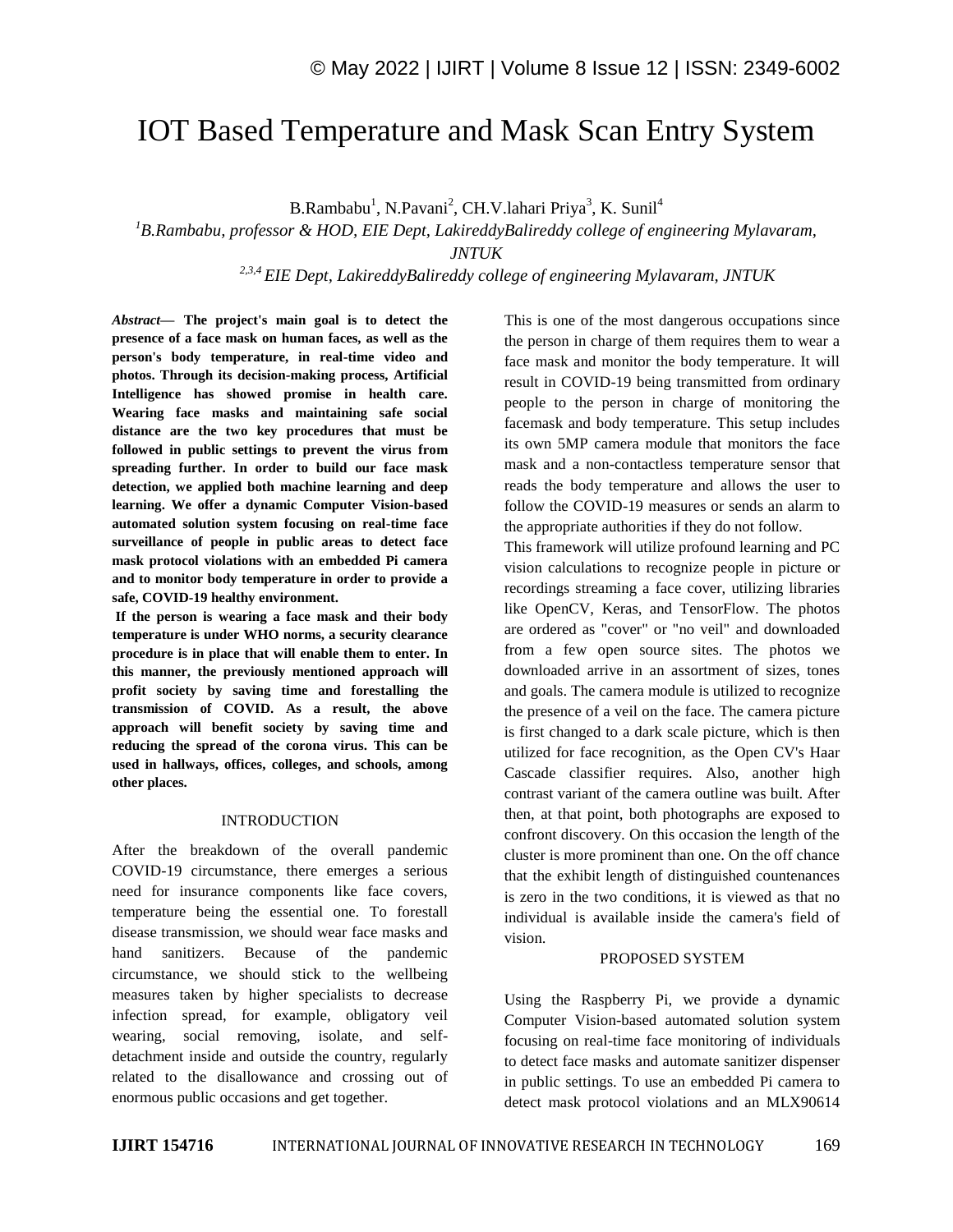sensor to live blood heat. A security clearance mechanism is being designed to allow people to access if they're wearing a mask and their temperature is within WHO norms. As a result, the above-mentioned technology will benefit society by saving time and aiding within the reduction of corona virus propagation. this may be wont to inspect people publicly places like colleges, schools, offices, retail malls, and so on. If any of the foundations are broken, the suggested system sends the knowledge to Gmail and also the IOT cloud.

# BLOCK DIAGRAM AND OVERVIEW OF PROJECT



# BLOCK DIAGRAM:

#### HARDWARE REQUIRED

RASPBERRY PI-3B+:The Raspberry Pi 3B+ model, which encompasses a 64-cycle quad center processor, is the latest expansion to the Raspberry Pi 3 line. It is a little circuit board containing a CPU, GPU, USB ports, I/O pins, WIFI, Bluetooth, USB, and organization boot abilities, and it can do some capacities sort of a standard PC. It beats the past age as far as speed, interactive media execution, memory, and network. It is a charge plate estimated microcontroller that runs our product, gathers information from associated peripherals, and makes a move passionate about the Raspberry Pi's characterized conditions. It's a quad-center CPU that can approach 1.5 GHz, even as another video center VI 3D unit that approaches 500 MHz. On- board memory is accessible in sizes from 1 GB to 4GB.



#### CAMERA MODULE

This framework utilizes a 5MP Raspberry Pi Camera Module Rev 1.3. With the Raspberry Pi 3B+, you may have to use any USB webcam. This camera module is right for Raspberry Pi projects which require a touch measure of room. The highest quality camera module takes superb photos and may likewise record video, making it ideal for drones or a reconnaissance activity. For extra computations, the Raspberry Pi 3B+ constantly gets signal from the 5MP camera module. It's normally employed in picture handling, AI, and security projects.



Fig:5MP Camera Module

#### CONTACTLESS TEMPERATURE SENSOR:

The MLX90614ESF is an infrared thermometer that may be utilized to require non-contact temperature readings. It's accustomed to recognize internal heat level for this example. it's a temperature range of - 20 to 120 degree Celsius. It distinguishes the individual's internal heat level and conveys the information to the Raspberry Pi. The MLX90614 infrared sensor works by changing over infrared signals gathered from articles and bodies into electrical signs, conveying the electrical message converter after clamor intensification and intensifier handling, then, at that time changing over the electrical sign into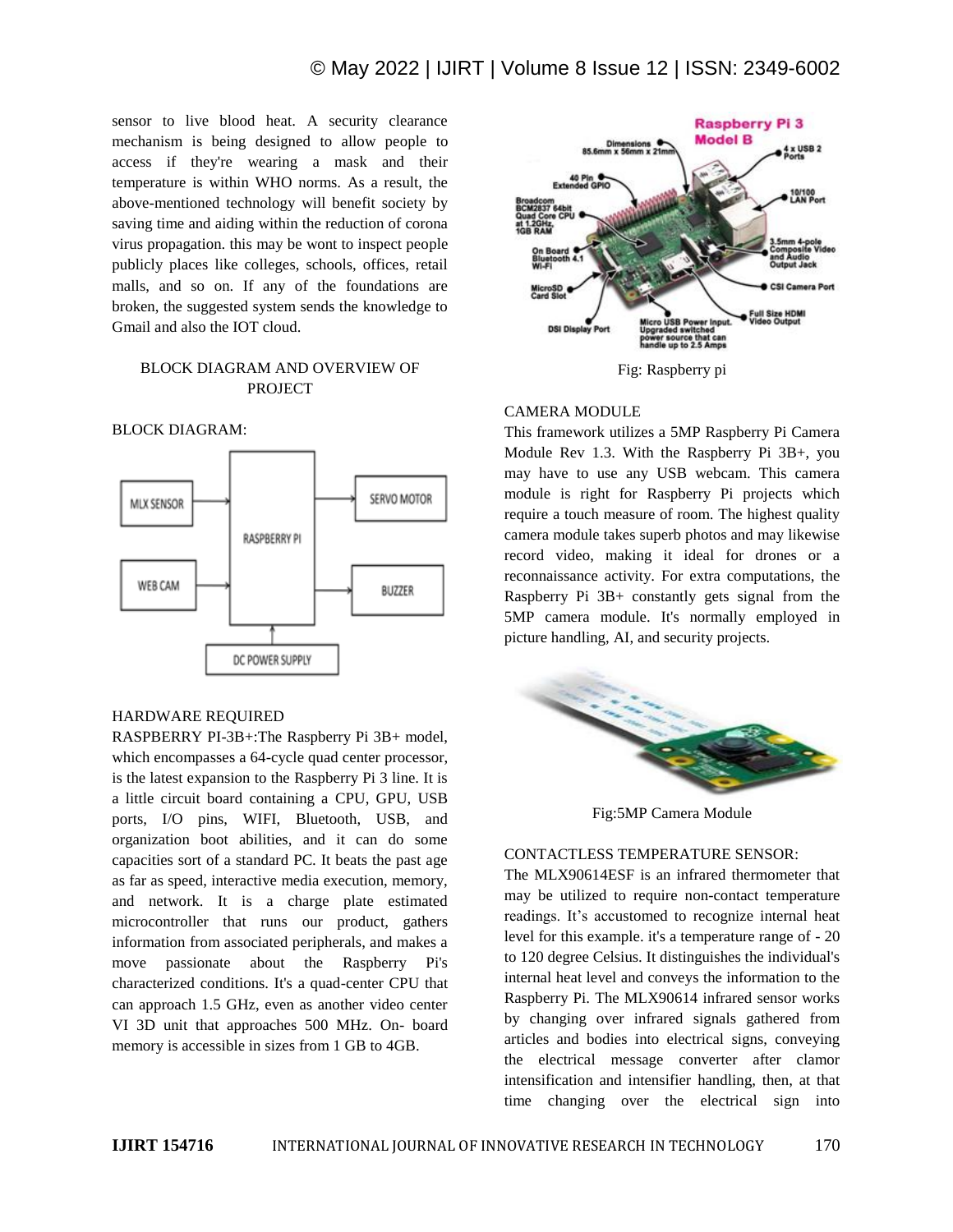computerized signals and arranging the prepared signs within the inner memory.



Fig :MLX90614 Contactless Temperature Sensor

# SOFTWARE REQUIRED

#### MACHINE LEARNING:

AI is a part of computerized reasoning (AI) that permits PCs to learn and improve without being expressly customized. AI is the investigation of making PC calculations that can get to information and find out on their own. The learning interaction begins with perceptions or information, like models, direct insight, or guidance, so we can look for designs in information and settle on better choices later depending on the models we give. The crucial objective is for PCs to learn all alone, without the requirement for human contribution, and to change their conduct likewise. Notwithstanding, text is treated as a progression of catchphrases when utilizing customary AI calculations; all things considered, a semantic investigation procedure imitates the human capacity to appreciate the significance of a report.

#### DEEP LEARNING

Profound Learning is a sort of man-made brain power that imitates the human cerebrum's handling of information and formation of examples for dynamics. Profound learning is a computerized reasoning subset of AI that utilizes neural organizations to take in solos from unstructured or unlabeled information. Profound neural organizations, profound conviction organizations, profound support learning, intermittent neural organizations, and convolution neural organizations are instances of profound learning plans that have been utilized in different spaces. PC vision, discourse acknowledgment, regular language handling, machine interpretation, bioinformatics, drug plan, clinical picture investigation, material review, and table game projects are only a portion of the spaces where they've beaten human specialists. In profound learning, "profound" alludes to the work of various layers in the organization. A direct perceptron can't be a general classifier; however an organization with a non-polynomial actuation capacity and one secret layer of limitless width can, as per early examination. Profound learning is a new variation that spotlights an unbounded number of layers of limited size, considering down to earth application and advancement while keeping up with hypothetical all inclusiveness under gentle conditions. For effectiveness, teaching ability, and understandability, profound learning layers are additionally permitted to be heterogeneous and stray considerably from naturally educated connectionist models, henceforth the "organized" partition.

#### **TENSORFLOW**

Tensor Flow is a free and open-source dataflow and differentiable programming library that might be utilized for an assortment of purposes. It's an emblematic number related library that is additionally used in neural organizations and other AI applications. Tensor Flow is Google Brain's secondage innovation, which is used for both exploration and creation. The standard execution runs on single gadgets, and adaptation 1.0.0 was delivered on February 11. Tensor Flow might be utilized on an assortment of CPUs and GPUs (with discretionary CUDA and SYCL expansions for universally useful registering on designs handling units).

## PYTHON PROGRAMMING

Python Language is a universally useful, deciphered undeniable level programming language whose plan theory stresses code lucidness. Its language structure is supposed to be honest and costly. Python has an enormous and exhaustive standard library. It upholds modules and bundles, which energizes program seclusion and reuse.

Python's engineers attempt to stay away from untimely improvement by dismissing fixes to nonbasic spaces of the C Python reference execution that would give minor speed gains to the detriment of clearness. At the point when speed is fundamental, a Python software engineer can utilize Py, an in the nick of time compiler, or move time-touchy capacities to augmentation modules written in dialects like C. Python is another choice, which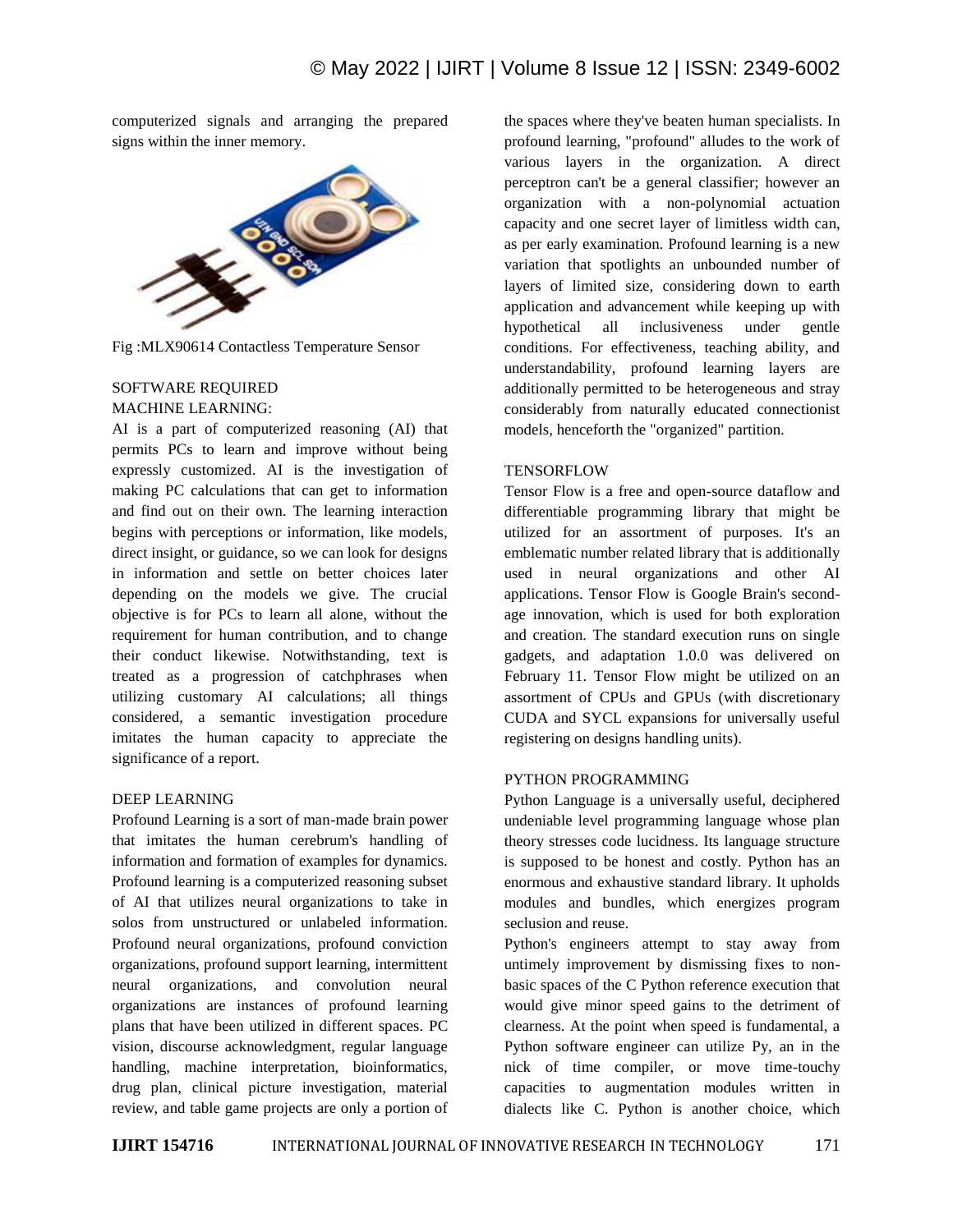changes over Python contents to C and calls the Python translator straightforwardly from the C level. Python's makers have focused on it to keep the language agreeable to utilize.

# OPERATING SYSTEM

Linux portion based working frameworks are the most well-known on the Raspberry Pi. The ARM11 depends on ARM adaptation 6, which is not, at this point, upheld by various conspicuous Linux appropriations, including Ubuntu. NOOBS is the Raspberry Pi's establishment director. NOOBS accompanies the accompanying working frameworks:

- Archlinux ARM
- OpenELEC is an open-source media player.
- Pidora is an anecdotal person (Fedora Remix)
- The open source advanced media focus Raspbmc and XBMC
- RISC OS was the principal ARM-based PC's working framework.

Raspbian (suggested) – It is kept up with freely of the Foundation; it depends on the ARM hard-skim (ARMHF)-Debian 7 'Wheezy' design port, which was produced for a fresher ARMv7 processor whose parallels would not chip away at the Raspberry Pi, yet Raspbian is arranged for the Raspberry Pi's ARMv6 guidance set, permitting it to work yet at a low speed. It gives pre-arranged programming groups and DEB programming bundles. A 2 GB SD card is vital, notwithstanding a 4 GB SD card or bigger is suggested. For exchanging programs, there is a Pi Store. In contrast with the traditional PC orientated Raspbian, the Raspbian Server Edition (RSEv2.4)' is a managed variant with other programming bundles packaged.

#### OVERVIEW OF PROJECT

Face-mask Detection: For the implementation of face mask detection, we have utilized the Open Computer Vision classifiers i.e Haar cascade classifiers. At whatever point the force supply is given to Raspberry Pi, then, at that point the working arrangement of raspberry pi will run and booting documents will run. Raspberry Pi will check the camera and it will be on condition. By using the convolution neural network

(CNN) it checks whether the person is wearing a mask or not. This framework will help to identify people on image/ video stream wearing a facemask with the assistance of Deep learning and Computer Vision algorithms by using various libraries such as OpenCV, Keras, and TensorFlow etc. If the person is wearing the mask then it indicates on the screen "MASK". If the person is not wearing the mask then it indicates on the screen "NO MASK".

Temperature Detection: For the detection of body temperature, MLX90614 is a Contactless Infrared Temperature Sensor that can be used to gauge the temperature of a specific object. MLX90614 sensor uses infrared rays to measure the temperature of the particular object without any physical contact and communicates to the microcontroller using the I2C protocol. Here we need to draw some limit to it. If it crosses the cut off limit then the buzzer bell will go on.

Detection of Hand- Sanitization: For the detection of automatic hand-sanitizing, the 5V pump and relay module is placed. Whenever the relay receives the signal from raspberry pi, it will be on the pump otherwise it will be off the pump.

IR Sensor is used to detect the actual qualities of its close environmental surroundings. At this point the hand is put close to the sensor, it detects that signal from the receiver and sends it to the relay module. Here the relay module is placed because raspberry pi does not give adequate power to the pump.



Fig. Circuit connection

## **CONCLUSION**

We successfully implemented a functioning prototype of the mask, blood heat, and Hand sanitization detection system during this project. This